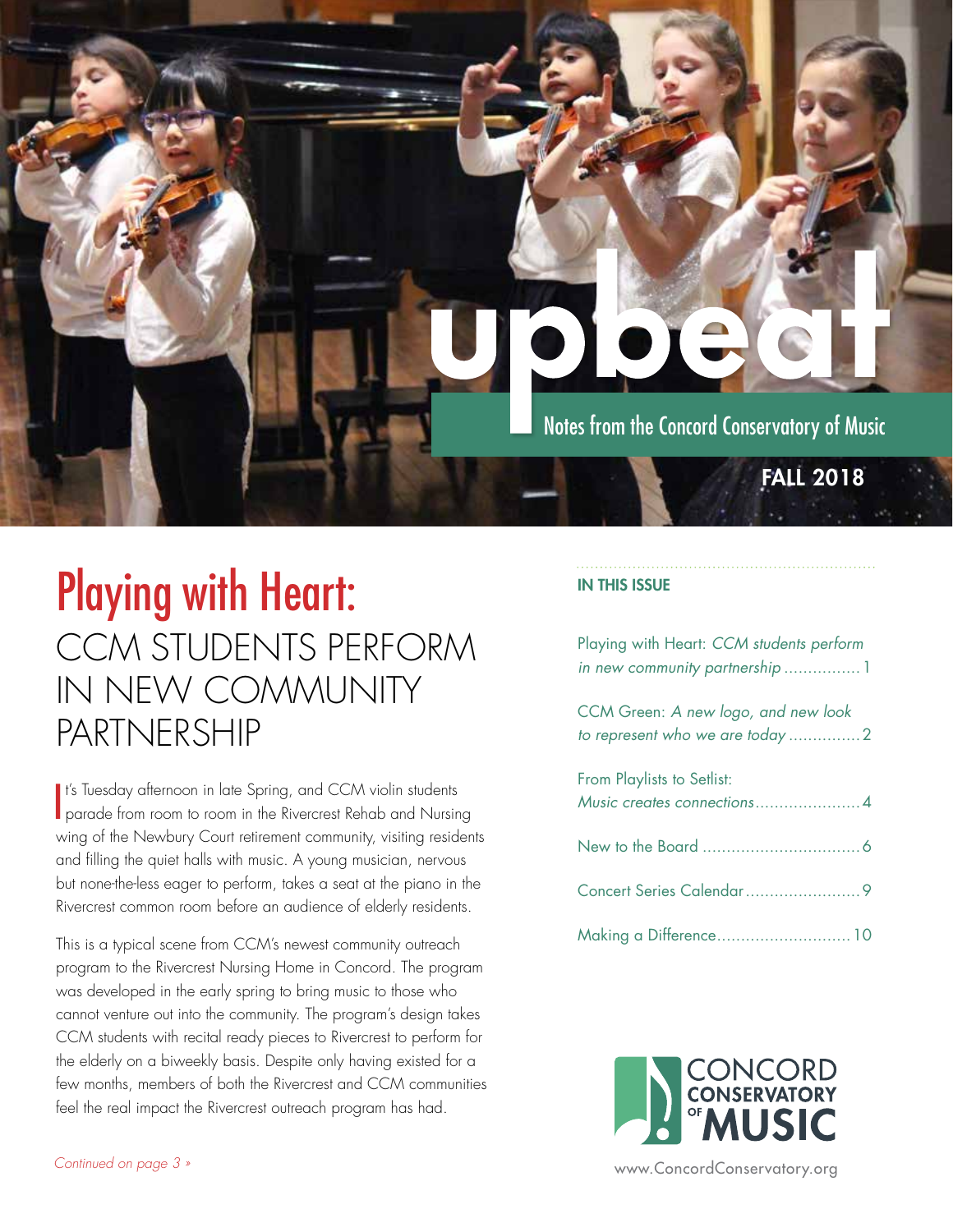around. First, there were two people, then three, then a door opened and out came one employee, then another. By the time [the] trio of violinists finished, there were seven people in step CCM is taking in its quest to make musical appreciation accessible to all walks of life. CCM is excited to continue the Rivercrest program this Fall with opportunities for students to visit and perform for the residents every other Tuesday from 5–6:00 pm. For more information and to sign-up visit us online at www.ConcordConservatory. org/CCM\_in\_the\_Community.

While many are unable to go out to attend concerts in regular venues, the residents at Rivercrest are delighted to have the excitement of musical performance brought right into their homes.

Stanier continued to explain how during one CCM performance at Rivercrest she "remember[ed] looking

"Music is the language of the heart, and it has the ability to affect people profoundly in many ways. I was still surprised at how our residents and employees were so positively impacted. Between Tony being overcome with emotion with tears running down his face, to Ed's ear-to-ear smile as he clapped and stomped his foot, it was a special afternoon," says Newbury Court Volunteer Coordinator, Rita Stanier. importance of kids getting out into the world and seeing how their hard work and dedication can brighten people's lives. Parents and students alike appreciate the chance to give back to the community that helps support their musical achievements. Kate Yoder, CCM's founder and executive director, says, "It's important that our students of all ages experience the true effect their music can have out in the community. Their hard work and dedication is evident in their playing, and it is a true joy to

the hallway smiling, clapping, and yes, crying. There were residents, family members, caregivers, and nurses. It was a very profound and bonding experience." Rivercrest residents aren't the only ones feeling the benefits of CCM's Rivercrest outreach program. The program highlights the





- 
- 

give our students an opportunity to embrace performance and altruism."

> At its heart, the joy of music is in the people it impacts, and that impact transcends generational boundaries. The Rivercrest program is just one more

Before CCM was all that we know it as now—friends, family, and peers bringing together a passion for learning and music—it was an idea. It had no building, no faculty, and no students. Hours of planning and working later, it all started to take shape, but CCM was still not quite real. A country with no flag.

Then I was presented with the logo concept for the soon-to-be school, and I suddenly had that "aha!" moment. I knew that this was it. Each color, font, and shape had a purpose—designer Harry Bartlett carefully explained how each aspect fit together. All of a sudden, the school I was working so hard to build and launch finally had an identity. The Concord Conservatory of Music was indeed born.

The logo was like a good homey recipe. Simple but vibrant, with a hint of tradition. That recipe was perfect for us when we were a fledgling community music school back in 2005, offering private lessons in classical music and an early childhood program. We called our color "CCM green" and wore it with pride.

It's been more than ten years since we adopted the CCM Green, and we're not the same fledgling school we were at the start. We don't follow the same recipe. Over the years we've experimented and expanded. Our offerings have grown to include

scores of new instruments and far more expansive programming, including the study of jazz and American Roots. We've become a more complex flavor. Our old logo didn't seem to represent who we as a community have become. No longer are our rooms occupied only by kids in private lessons. On any given day there will be an adult learning guitar in one room, a kid rehearsing on the trumpet in the next, while downstairs a bluegrass jam buzzes with energy. We're all the vibrancy of before, but we're also so much more.

We're continually evolving to meet the needs of our community, and we want to be able to celebrate all the fresh energy that fills our halls. Our new river green-blue represents moving beyond tradition, but not forgetting it. It's complex and dynamic, just like our current student body. It's always been a tall order to create a logo that could encompass all that is CCM. There's simply endless hard work, determination, and passion put in by hundreds of students, families, and faculty every day to make CCM a rich environment where musicians can thrive. Our new logo combines all our present complexity and character into a more true representation of CCM's current identity.

Together let's embrace our new logo and everything it means for how far we've come since 2005; and let's also look forward to how far we will go, always adapting and expanding to serve our community the best that we can.

Kate Yook



Kate Yoder, CCM Executive Director and Founder

## *"It is a true joy to give our students an opportunity to embrace performance and altruism"*

## CCM Green: A NEW LOGO, AND NEW LOOK TO REPRESENT WHO WE ARE TODAY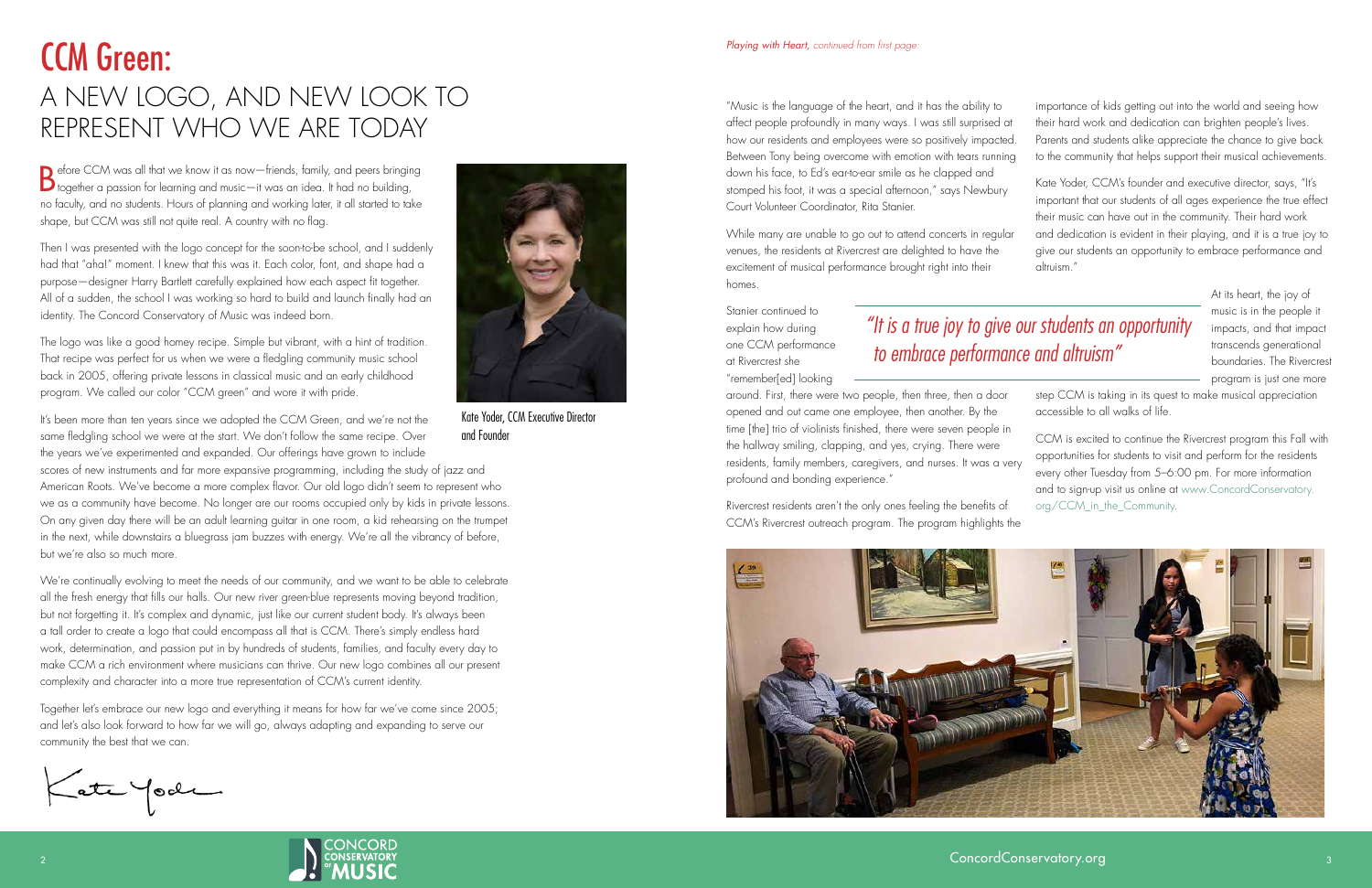Nothing has the power to bring people together quite like music. It's an art form that permeates our day-to-day lives. Everyone has his or her tastes and preferences from Billy Joel to Michael Jackson and beyond, and those preferences can say a lot about a person. Musical taste is a sneak peek into a personality which is why you'll frequently find that those who share your taste in music can be the easiest to get along with. Music is an easy common ground—an instant icebreaker.

A study by Peter Rentfrow and Samuel Gosling at the University of Cambridge found that "individuals consider their preferences for music more revealing of their personalities than their preferences for books, clothing, food, movies, and television shows." That's a remarkable idea that glancing at your favorite Spotify playlist could give a person a glimpse into your character, but what does this mean for those of us who do more than only listen to music? What could this mean for those who learn and play music?

In short, it means opportunity. Taking lessons, participating in jam sessions, and attending concerts; at CCM, these are all ways to not only enjoy music but to enjoy the company of likeminded individuals. If music is the greatest way to communicate your personality, isn't it also the greatest way to meet and understand other people?

Over the past several years CCM has taken huge strides in becoming a place to not only learn about music but also to meet and make connections with other people. CCM boasts an exciting range of classes and events that highlight the joy of working in a group. Opportunities such as the Lifelong Learning Program and Musical Appreciation classes are easy ways to dive into a musical community rich with enthusiasm, beautiful music, and intelligent discussion.

In recent years, jam sessions have become an especially wellloved part of CCM's community.

> Jam sessions provide a way to bring people together and learn music in a manner they might not have been able to before. A typical jam is led by a dedicated member of the CCM faculty and welcomes both CCM students and members of the local community. There are three jams currently hosted at CCM: the Bluegrass Jam, the Ukulele Jam, and the Old-time Jam. Each genre has its own charm, but the overwhelming common ground between each session is an air of lightheartedness and fun.

# From Playlists to Setlist: MUSIC CREATES CONNECTIONS

two daughters left for college. Both of their children were raised playing instruments, but aside from the occasional guitar accompaniment or recorder duet, Cathy and Tim didn't play much. Just a few years ago, they had a rather sudden debut into the world of music.

"It was unplanned," explains Tim, "I was a longtime fan of David Grisman and Jerry Garcia and Nickel Creek, and Cathy introduced me to the Bluegrass music channel on cable. I had always loved the sound of the mandolin. One day I was at the Minor Chord buying my daughter guitar strings. I saw this nice Kentucky mandolin hanging on the wall and thought, 'I could just buy that and take it home.'" Without further ado, the Collinses were immersed in music.





Cathy and Tim Collins are two CCM students who've fostered their love for music in the CCM community. Cathy and Tim had limited musical experience before their The Collinses both agree that "playing together is fun. It charges our batteries. We laugh a lot, work out our solos together, and come up with new songs for each other". The Collinses learned just how much joining the musical community can give you, and all it took was a love for music and walking into a music store.

Cathy was quick to pull her old nylon string guitar out of the attic and follow along at Tim's mandolin lessons. When she heard about CCM's new American Roots program, they both readily signed up for Tony Watt's bluegrass jamming classes. Then when Cathy started taking vocal harmony classes, Tim went along too.

"It was fantastic having a practice partner at home! Tony [Watt] truly understood how a novice might feel about singing alone in front of others or improvising a solo. We had a lot of fun both in and out of class," says Cathy. Their instruments became a part of their lives; the Collinses brought them on vacation, put together their own bluegrass jams, and even inspired Cathy's brother to take up the fiddle. "Hanging out with other likeminded people was great—we hope we can play with them again," remarked Tim about their bluegrass jams.

So, when you're considering signing up for lessons or attending a concert or jam, remember that you'll gain even more than musical knowledge (though that's great too), —connections and passion that could last a lifetime."The Roots tradition really lends itself to an inviting community of people. Beginners and intermediates can play with more advanced players—on a whole range of string instruments—and connect across generations in a way that's really fun and unlike other genres," says Kate Yoder, executive director and founder of CCM.

Music provides opportunities to learn together at any level.

Students from across the school get to play together when they visit the Rivercrest community.



*"Jam sessions have become an especially well-loved part of CCM's community"*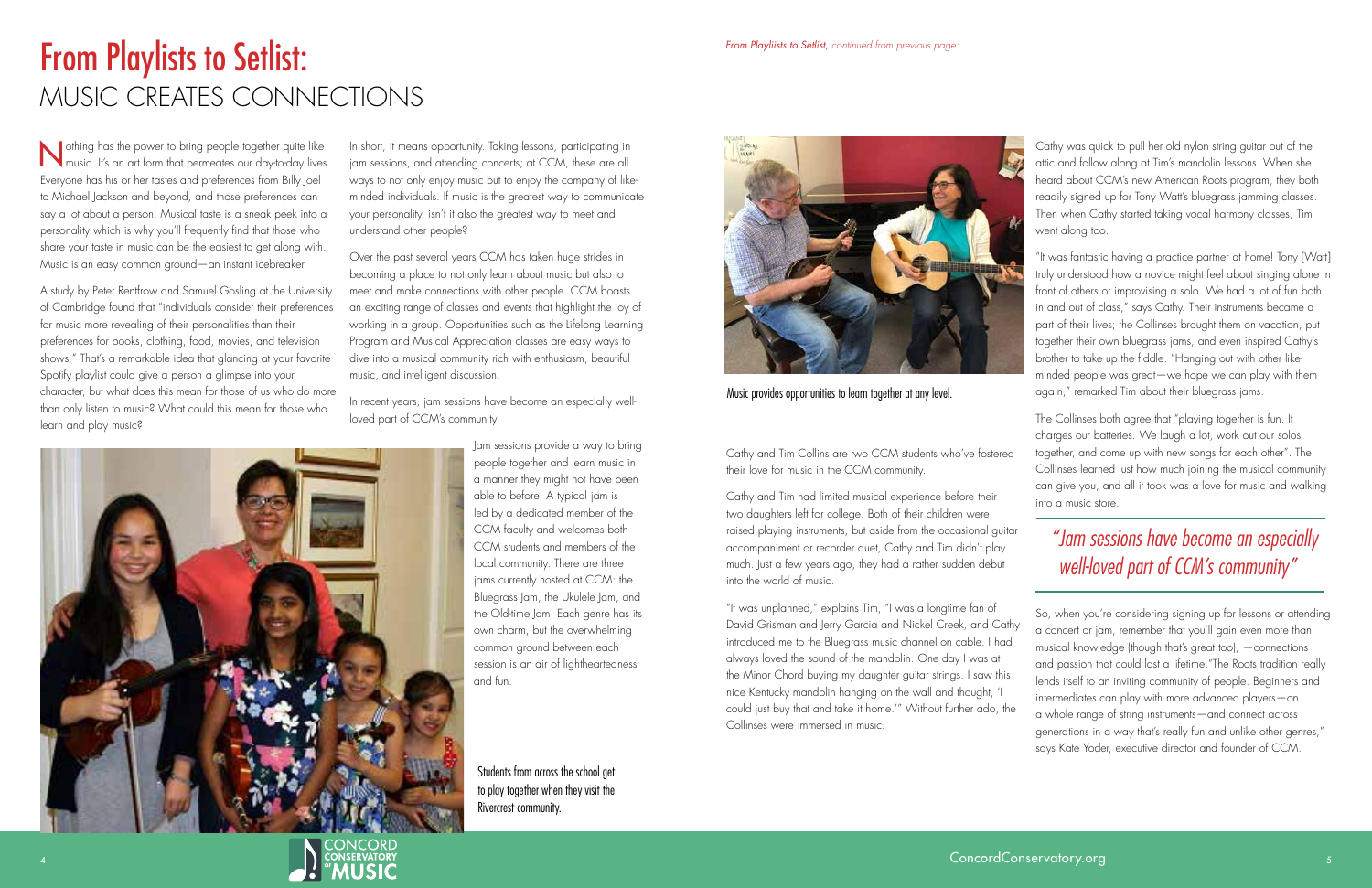# New to the Board

## RICK CLEARY



Rick has been a longtime resident of Concord with his wife, Alicia, and their two daughters. Rick explains, "I was introduced to CCM by my daughters, who started their training here in the early days. Our house was constantly filled with their music. Joining the CCM board is a bit like coming home. Spoken language is one way to communicate, but music transcends words' limitations. I've had a 'crush' on the piano for a long time. I've finally mustered the courage to take my crush to the next proverbial level…"

Rick Cleary earned his BA from Trinity College in Hartford and his MBA from the Johnson Graduate School of Management at Cornell. He is a trustee of the University of Virginia School of Architecture, and a member of the Board of Fellows at Trinity College. He most recently was the chief operating officer of CYS Investments.

Growing up in Maryland, Laurence was the only one of four brothers who was not required to learn an instrument. "I started playing guitar at age 11 with the goal of becoming either the next Jimmy Page or Jimi Hendrix. Being able to make my own decisions about pursuing music helped me keep at it early on. I truly believe that exposure to music is one of the greatest gifts people can receive." On taking guitar lessons and joining the board, Laurence sees a long and great future for CCM. "It's exactly the sort of organization that can and should be a cornerstone for arts education in Concord and the surrounding area. Creative arts and arts education are thriving. With strong community support, thoughtful planning, and effective leadership, CCM is primed to play an important role in growing music education and to become a pillar for musical arts and appreciation in Concord and beyond."

## LAURENCE CONSTABLE



Laurence Constable graduated with a BA from the University of Vermont, an MFA from Emerson College, and a JD from Suffolk University Law School. He is the cofounder and manager of Kiplin Capital, LLC, a venture capital and private equity firm. A Concord resident, Laurence is married to Molly Constable and has two children.

## AMANDA HICKMAN



Amanda lives in Carlisle with her husband, Walter, and their two sons. Says Amanda, "I was raised by a church soloist and elementary school music teacher, so music was part of my life from an early age. I sang in school choirs and ensembles, play piano, and love performance of all genres. Music provides the backdrop for our lives in so many ways—and making music is an extraordinary way to build community. I'm thrilled to be part of CCM because of its role in students' lives, but also because of its contribution to the spirit and community of Concord, Carlisle and beyond."

Amanda Young Hickman graduated with a BA from Princeton University and an MBA from Harvard Business School. She is a founding partner of Insight Experience, a strategic consulting firm specializing in business process improvement and the development of leadership to execute the strategy.



## EVAN RICKER



Evan was born and raised here in Concord. He again calls the town home with his wife Mara Bonde, a professional opera singer, and their twin daughters.

Says Evan, "I am surrounded by music in my home and I'm in awe of people who were able to start learning when they were young, so it is second nature and they don't know a time when they didn't play music. That is how it should be for everyone and to have a resource like the Concord Conservatory of Music right here in our town is invaluable."

Evan Ricker earned his BA from Skidmore College and his MBA from the F.W. Olin Graduate School of Business at Babson College. He is a director at the investment banking firm Shields & Company. Not new to community involvement, Evan also serves on the Town of Concord White Pond Advisory Committee and on the boards of the Learning Center for the Deaf in Framingham, as treasurer, and the Commonwealth Ballet Company.

ConcordConservatory.org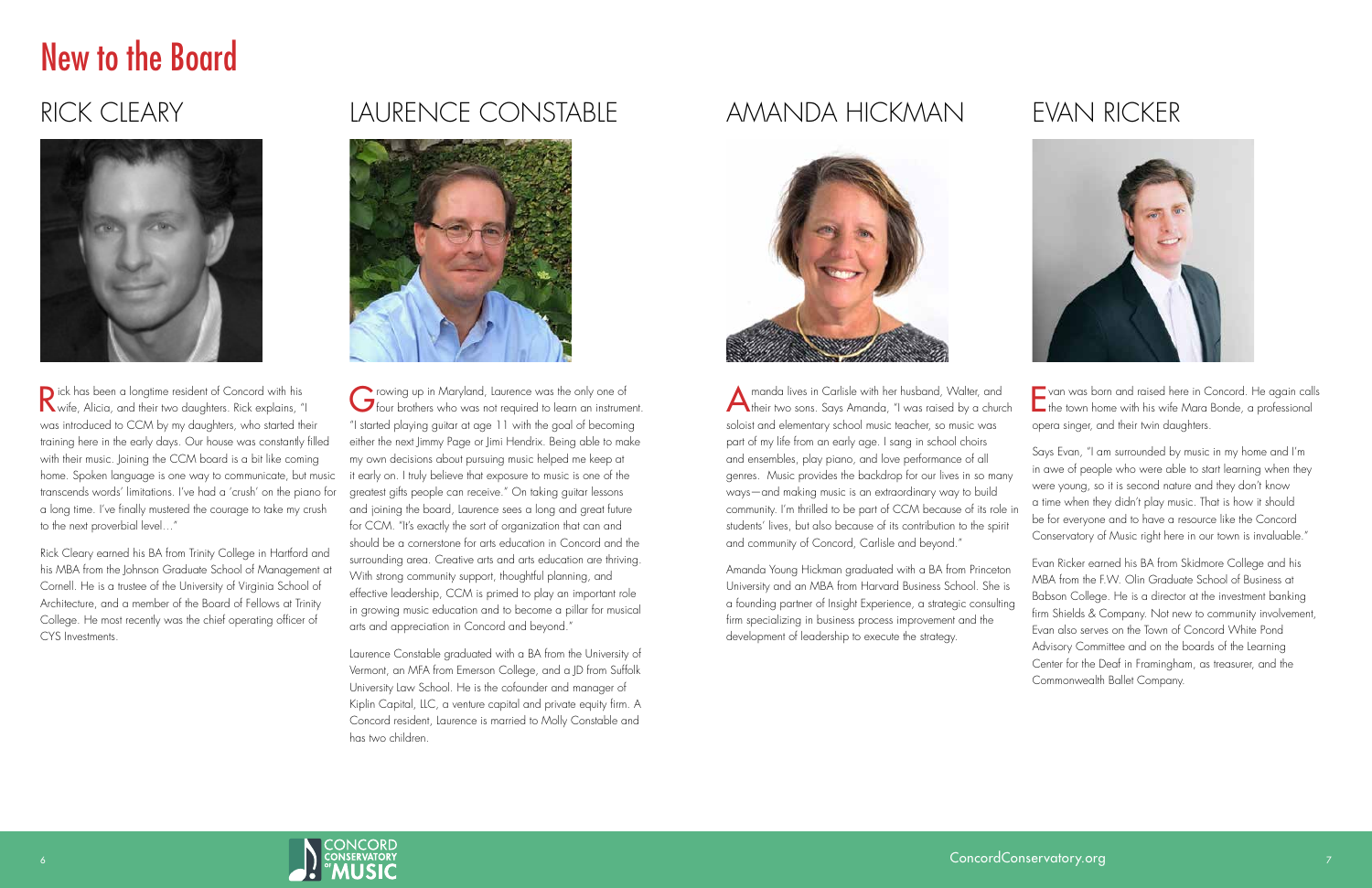

# Save the date CCM AMERICAN ROOTS WINTER PARTY

### Saturday, March 30, 2019

6:00pm 51 Walden, Concord, MA

FEATURING THE BAND **TWISTED PINE**

### CCM JAZZ -STANDARDS OUR WAY

Join the Concord Conservatory of Music Jazz Faculty as they perform their take on jazz standards. Tsuyoshi Honjo on saxophone, Justin Meyer on bass, Brian Friedland on piano, Phil Sargent on guitar, Gabriela Martina on vocals, with Jorge Perez-Albele on percussion.

### MOZART AND THE MASTERS OF THE BAROQUE

An exciting evening of Mozart, Myslivecek, Vivaldi, Porpora and more! Dazzling and virtuosic baroque music, including opera arias written for the 18th-century superstar male castrato soprano Farinelli, featuring members of the outstanding faculty of the Concord Conservatory of Music, in ensemble with soprano Greta Feeney.

### MILE 12 -BLUEGRASS

Mile Twelve is a fresh, hard-driving young band beautifully walking the line between original and traditional bluegrass. Fast gaining recognition for their outstanding performances in bluegrass and folk circles, Evan Murphy, Bronwyn Keith-Hynes, Nate Sabat, BB Bowness and David Benedict write captivating songs and daring instrumental pieces from diverse influences.

### THE OKEE DOKEE BROTHERS FAMILY CONCERT

The GRAMMY Award-winning Okee Dokee Brothers perform and record family music in the American Roots tradition with the goal to inspire children and their parents to get outside and get creative. The four-time Parents' Choice Award winners have garnered praise from the likes of NPR's All Things Considered and USA Today, and have been called "two of family music's best songwriters."

### CCM JAZZ -ORIGINALS

We bring the CCM Jazz faculty to kick off National Jazz Appreciation Month. Tsuyoshi Honjo on saxophone, Justin Meyer on bass, Brian Friedland on piano, Phil Sargent on guitar, Gabriela Martina on vocals, and Mike Connors on percussion will perform their original compositions.







FRIDAY **FEB 8** 7:30PM

SATURDAY **MAR 9** 2:00PM



# Concert Series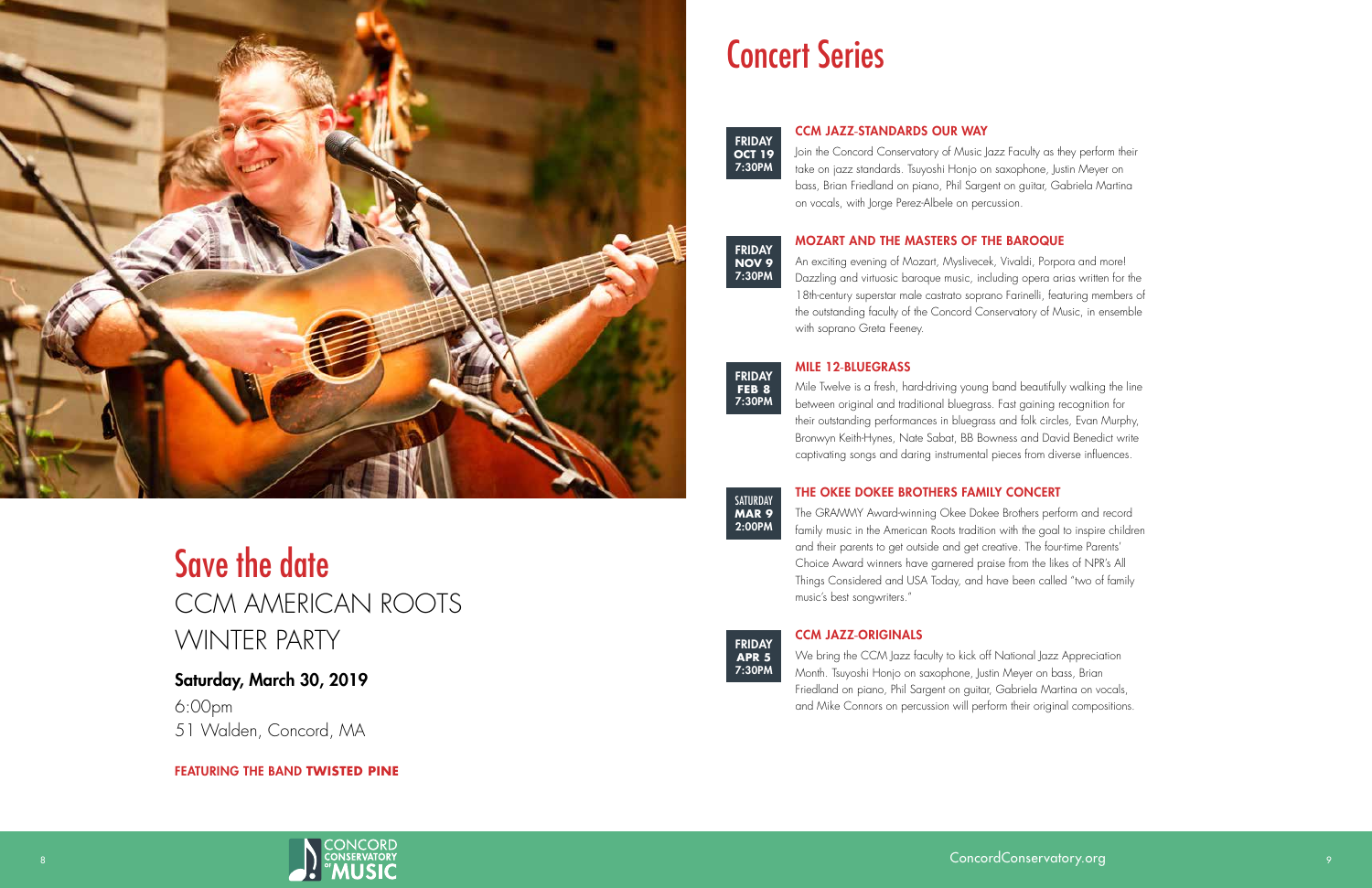

Daniel Riordan Wade Rubinstein and Iill S. Block Chris and Nicole Saia Salem Five Charitable Foundation Lynne Smithwood Jason and Shirley Wang Timothy and Ellen Whitney Drew and Heidi Williams Nathan Wilson and Megan Gadd David Witherbee Russ Wolf and Martha Gilpatrick

### Rehearsal Circle \$125 – \$249

Acton-Boxborough Cultural Council Carolyn Bottum Katherine K. Brobeck Patrick and Nancy Carey James and Janet Corkins Peng Dai and Jen Pan Michael Dettelbach and Holly Rothermel Nancy Geer Hamilton Carolyn Hardy Julia K. Hibben Walter and Amanda Hickman Priscilla L. Hook Mary Hull Susan M. LaChance Charles Learoyd Matthew and Sandra Meyerson Charles and Nancy Morrison Gordon L. Nelson Jr. and Jane Musser Nelson Joan M. Tilton Derrick and Erin Valeri VMware Foundation

### Friends Circle Up to \$124

Christopher Alberto Ralph and Jane Anderson Anonymous (2) Al and Amedio Armenti Henry Bartlett Reinier and Nancy Beeuwkes Gary Berlam and Margaret Foley Ailie F. Byers Steve and Candace Carr Joseph Ceterski and Dorene Maniccia Edward and Catherine Chan James and Ashley Cohane

Concord Cultural Council Mary Louise Couvillon John and Holly Cratsley John Dalton Thomas D'Arcy and Joan Digiovanni-D'Arcy Dick Davis and Stacey Koch David and Catharine Dyer William J. Fry Ben and Janet Hanelt Sarah Hindle Carrie Hines Martha Hoey Michael and Nancy Joroff Henry Keutmann and Ilene Gipson Stephen and Koko McCabe Jim McManus and Holly Harrison Justin Meyer and Debra Luchanin Dennis and Beth Morgan Andre Muniz Ms. Martha C. Murphy Jim and Julia Reichheld Susan Schorr Robert and Susan Seger Peter Shaw Terry and Laura Sherman Adam C. Snodgrass Rich and Stephanie Stillman Jim Stock and Anne Doyle Helen Swinton Robert Treitman and Leslie Fisher Thomas and Charity Tremblay David and Melissa Tucker Paul and Irene Vouros David and Elizabeth Wei Alan and Lois Whitney Kenneth Wilson Byron and Ann Woodman Jr.

### In-Kind Donations

John and Lauren Bakewell Bill and Susanna Barton Gary Berlam Peter and Sarah Blum Boston Red Sox Boston Symphony Orchestra/Boston Pops Boston University Metropolitan College, Programs in Food & Wine Tim Boyle and Cora Sonnen-Boyle Christopher Kimball's Milk Street Clark Farm Concord's Colonial Inn

Sharon Cunningham Peng Dai and Jen Pan Andrea Darling Design Solution Group Gibbet Hill Timothy and Bethany Gibson Goodnow Farms Chocolate Gordon Optical Guitar Center, Inc. Scot Indermuehle and Maaria Olander Tom Kaegi and Kathy Corkins Legal Sea Foods, LLC Jeffrey Lipson The Marcus Lewis Tennis Center Marx Fencing Academy Nashoba Brook Bakery NOA Noah's Table Chris and Nicole Saia Soaring Society of America Sofra Bakery & Café Stonegate Gardens Summer Fenn Day Camp Richard Walters Warren Waugh, Lyon-Waugh Automotive Group Tony Watt Walt Disney World Doug and Kate Yoder Alan Yost

### (Continued...)

### Devotee Circle \$10,000 – \$19,999 Richard and Susan Walters Douglas and Katherine Yoder

### Virtuoso Circle \$5,000 – \$9,999

Kenneth and Lynda Anderson Anonymous Peter and Sarah Blum Phillip and Elizabeth Gross S. Dewey and Anne Keesler

### Concert Master's Circle \$2,500 – \$4,999

Bill and Susanna Barton Todd Brady and Andrea Darling Joseph Emde and Laurel Gerdine Joseph and Suzanne Jachinowski Tom Kaegi and Kathy Corkins Jay and Sarah Khetani Dr. Christopher Kroeger and Melissa Kroeger

### Maestro Circle \$1,000 – \$2,499

Kenneth and Alexa Anderson Tom and Nancy Caldwell Robert C. Cowen

Terrance Goss

## Theodore M. Friedman Timothy and Jaimee Healy John and Suzanne Hogan

Michael Mach William Rieders and Joan Mankoff Tom and Mimi Rutledge William Scheid and Maureen Mara Scott and Catherine Webster

### Benefactor Circle \$500 – \$999

Carl and Jeanine Calabria Robert and Kate Chartener Enterprise Bank Jason and Carmela Gee Timothy and Bethany Gibson Rob Greenberg and Brenda Mahnken Annie Hamill John Hickling Peter and Robyn Kirkman John and Mary Jo Libertino David Meeker and Sandra Poole Gib Metcalf and Rebecca Winborn Steve and Christine Mylon Michael and Caroline Partridge Michael and Rebecca Robichaud Jeffrey Ross and Fiona Fitzgerald Jonathon Sutton and Frances Lewitter John and Linda Sweeney Stephan Wolfram and Elise Cawley

Concert Circle

\$250 – \$499 Steven and Suzanne Allen Tim Boyle and Cora Sonnen-Boyle John and Johanna Boynton Robert and Helen Brady, Jr. John and Lyn Carroll Mark and Yonjung Chung Richard and Alicia Cleary Clint and Lauren Darling Michael and Katherine Dunham John and Jennie Garofalo Grantham, Mayo, Van Otterloo & Co. LLC Prescott and Nancy Hartshorne Edward and Gretchen Hibben Greg and Meg Howes Jeff and Dariane Hunt Johan Laurent and Krista Huybrechts Scot Indermuehle and Maaria Olander Jeffrey and Angela Lipson Gregory Maguire and Andy Newman Josh and Jennifer McGrath John and Gianna Menapace-Drew Middlesex Savings Bank Raymond and Margot Miller The Monument Group Companies Christophe and Tara Oliver Karle Packard Dany Pelletier and Ingrid Mach John Richardson and Sheila Heen Ha Richmond

# 2018 – Making a Difference

The Concord Conservatory of Music is much more than a school of the arts  $-$  it is a community center that inspires people to explore and build their own creative lives through music. In keeping with our short history, as a spirited organization, CCM continues to evolve, with a goal of expanding our inclusive music community that was formed around its core offerings, high-quality education and performance opportunities.

This year, the school welcomed a new community into our doors with the addition of the American Roots program and our partnership with the Boston Bluegrass Union. Our private students participated in our pilot Music Achievement Program

which enriched their music education by providing them more opportunities to play and learn in a group setting, and an understanding that embracing music theory really isn't all that bad. CCM continued in its tradition of making music accessible by granting over \$18,000 in financial assistance. Most importantly, we made music.

None of this would be a reality without the generous support of our donors, the dedication of our exceptional faculty and administrative staff, an enthusiastic board of directors, and a community of learners and music enthusiasts who are the heart of all that we can accomplish. Your support is, as always, deeply appreciated.

### THANK YOU

Thank you to the generous individuals, companies, and foundations whose financial donations to our Annual Fund, Winter Party, and Financial Assistance Fund play a crucial role in allowing CCM to serve our community.